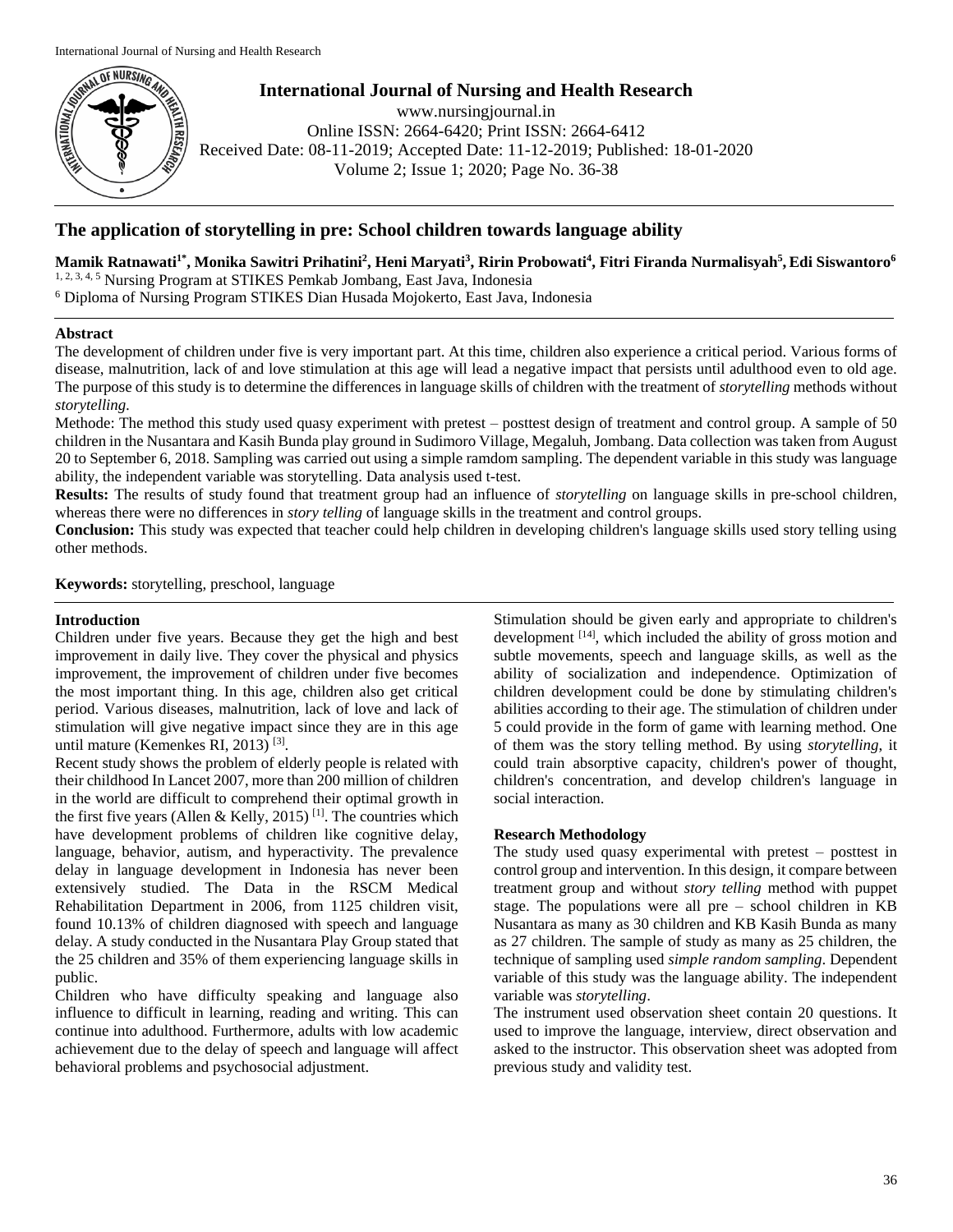#### **Results and Discussion**

**Table 1:** Distribution of respondent based on the gender of the treatment group

| Gender | Frequency | <b>Percentage</b><br>$\binom{0}{0}$ | Valid<br>Percent | <b>Cumulative</b><br>Percent |
|--------|-----------|-------------------------------------|------------------|------------------------------|
| Male   |           | 52.0                                | 52.0             | 52.0                         |
| Female |           | 48.0                                | 48.0             | 100.0                        |
| Total  |           | ስስ በ                                | 100.0            |                              |

*Source***:** Primary data, 2018

**Table 2:** Distribution of respondent based on the job of the treatment group

| Job                    | Frequency               | <b>Percentage</b><br>$\mathcal{O}_0$ | <b>Valid</b><br>Percent | <b>Cumulative</b><br>Percent |
|------------------------|-------------------------|--------------------------------------|-------------------------|------------------------------|
| Work                   |                         | 28.0                                 | 28.0                    | 28.0                         |
| Workless               | 18                      | 72.0                                 | 72.0                    | 100.0                        |
| Total                  |                         | 100.0                                | 100.0                   |                              |
| $\mathbf{r}$<br>$\sim$ | 0.010<br>$\blacksquare$ |                                      |                         |                              |

*Source***:** Primary data, 2018

Table 3: Distribution of mother respondent based on the education of the treatment group

| <b>Education</b> | Frequency | <b>Percentage</b><br>$\frac{9}{6}$ | Percent | Valid Cumulative<br>Percent |
|------------------|-----------|------------------------------------|---------|-----------------------------|
| Middle education | 23        | 92.0                               | 92.0    | 92.0                        |
| Higher education |           | 8.0                                | 8.0     | 100.0                       |
| Total            |           | 100.0                              | 100.0   |                             |

*Source***:** Primary data, 2018

**Table 4:** Distribution of respondent based on gender in control group

| Gender | <b>Frequency</b> | <b>Percentage</b><br>$\binom{0}{0}$ | Percent | Valid Cumulative<br>Percent |
|--------|------------------|-------------------------------------|---------|-----------------------------|
| Male   |                  | 40.0                                | 40.0    | 40.0                        |
| Female |                  | 60.0                                | 60.0    | 100.0                       |
| Total  |                  | 00.0                                | .00.0   |                             |

**Table 5:** Distribution of mother's respondent based on job in control group

| Job                                                    | <b>Frequency</b> | <b>Percentage</b><br>$\binom{0}{0}$ | Valid<br>Percent | <b>Cumulative</b><br>Percent |
|--------------------------------------------------------|------------------|-------------------------------------|------------------|------------------------------|
| Workless                                               | 25               | 100.0                               | 100.0            | 00.0                         |
| Total                                                  | 25               | 100.0                               | 100.0            |                              |
| $C_{\text{source}}$ . Define and $J_{\text{eff}}$ 0010 |                  |                                     |                  |                              |

*Source***:** Primary data, 2018

**Table 6:** Distribution of mother's respondent based on education in control group

| Job              | Frequency | Percentage<br>$($ %) | <b>Valid</b><br>Percent | <b>Cumulative</b><br>Percent |
|------------------|-----------|----------------------|-------------------------|------------------------------|
| Middle Education |           | 100.0                | 100.0                   | 100.0                        |
| Total            |           | 100.0                | 100.0                   |                              |

*Source***:** Primary data, 2018

**Table 7:** Distribution of frequency of storytelling to the treatment and control group

|                      | Pre                       |     |                         |        | Post                      |      |                  |      |
|----------------------|---------------------------|-----|-------------------------|--------|---------------------------|------|------------------|------|
| <b>Story telling</b> | <b>Treatment</b><br>group |     | <b>Control</b><br>group |        | <b>Treatment</b><br>group |      | Control<br>group |      |
|                      |                           | %   |                         | %      |                           | $\%$ |                  | $\%$ |
| Do                   |                           |     |                         | 0      | 25                        |      | 25               | 100  |
| Do not               | 25                        | .00 | 25                      | $00_1$ | 0                         |      |                  |      |

*Source***:** Primary data, 2018

**Table 8:** Frequency distribution of language ability to the treatment and control group

|                     | Pre |                           |                  |      | Post                      |    |                         |    |
|---------------------|-----|---------------------------|------------------|------|---------------------------|----|-------------------------|----|
| Language<br>ability |     | <b>Treatment</b><br>Group | Control<br>group |      | <b>Treatment</b><br>Group |    | <b>Control</b><br>group |    |
|                     |     | %                         |                  | $\%$ |                           | %  |                         | %  |
| Less                |     | 12                        |                  | 16   |                           |    |                         |    |
| Enough              | 16  | 64                        | 13               | 52   | 14                        | 56 | 15                      | 60 |
| Good                |     | 24                        | 8                | 32   |                           |    | 10                      |    |

**Table 9:** Statistical result of pre intervention of treatment group and control group

| <b>Result</b> |
|---------------|
| 268,000       |
| 593,000       |
| $-.866$       |
| .386          |
|               |

*Grouping Variable: Pre language*

Based on table 9 the statistical test output in the *Mann-Whitney* test above showed that the value of Asymp. Sig. (2 –tailed) was 0.386 greater than the probability value of 0.05. This showed no significant difference in language skills between two groups. Then it could be interpreted, that the two groups had the same language skills.

| Table 10: Result statistic group at treatment and category post |  |
|-----------------------------------------------------------------|--|
| intervention                                                    |  |

|                                     | <b>Result</b> |
|-------------------------------------|---------------|
| Mann-Whitney U                      | 309,500       |
| Wilcoxon W                          | 634.500       |
|                                     | $-.059$       |
| Asymp. Sig. (2-tailed)              | .953          |
| $\sigma$ $\cdots$ $\sigma$ $\cdots$ |               |

*Grouping Variable: Post Language*

Based on table 10 the statistical test output in the Mann-Whitney test above showed that the value of Asymp. Sig. (2 -tailed) was 0.953 greater than the probability value of 0.05. This showed that no difference in language skills between the control and treatment groups. So it could be concluded, that there was no effect of giving storytelling to children's language skills

**Table 11:** Statistical results of treatment groups and control groups pre and post intervention

|                        | <b>Post control</b> –<br>pre control | $Post - pre$<br><b>Treatment</b> |
|------------------------|--------------------------------------|----------------------------------|
|                        | $-3.071b$                            | $-4.251^b$                       |
| Asymp. Sig. (2-tailed) | .002                                 | 000                              |

Based on table 11 the statistical test output in the Wilcoxon test above showed that the value of Asymp. Sig. (2 -tailed) in the control group was 0.002 smaller than the probability value of 0.05. This showed that there were differences in language skills in the control group. So it could be concluded that children's language skills changed even though no storytelling. Based on the statistical test output in the Wilcoxon test above it was found that the value of Asymp. Sig. (2 -tailed) in the treatment group was 0,000 smaller than the probability value of 0.05. This showed that there were differences in language skills between before and after treatment. Then it could be concluded that there was an effect of